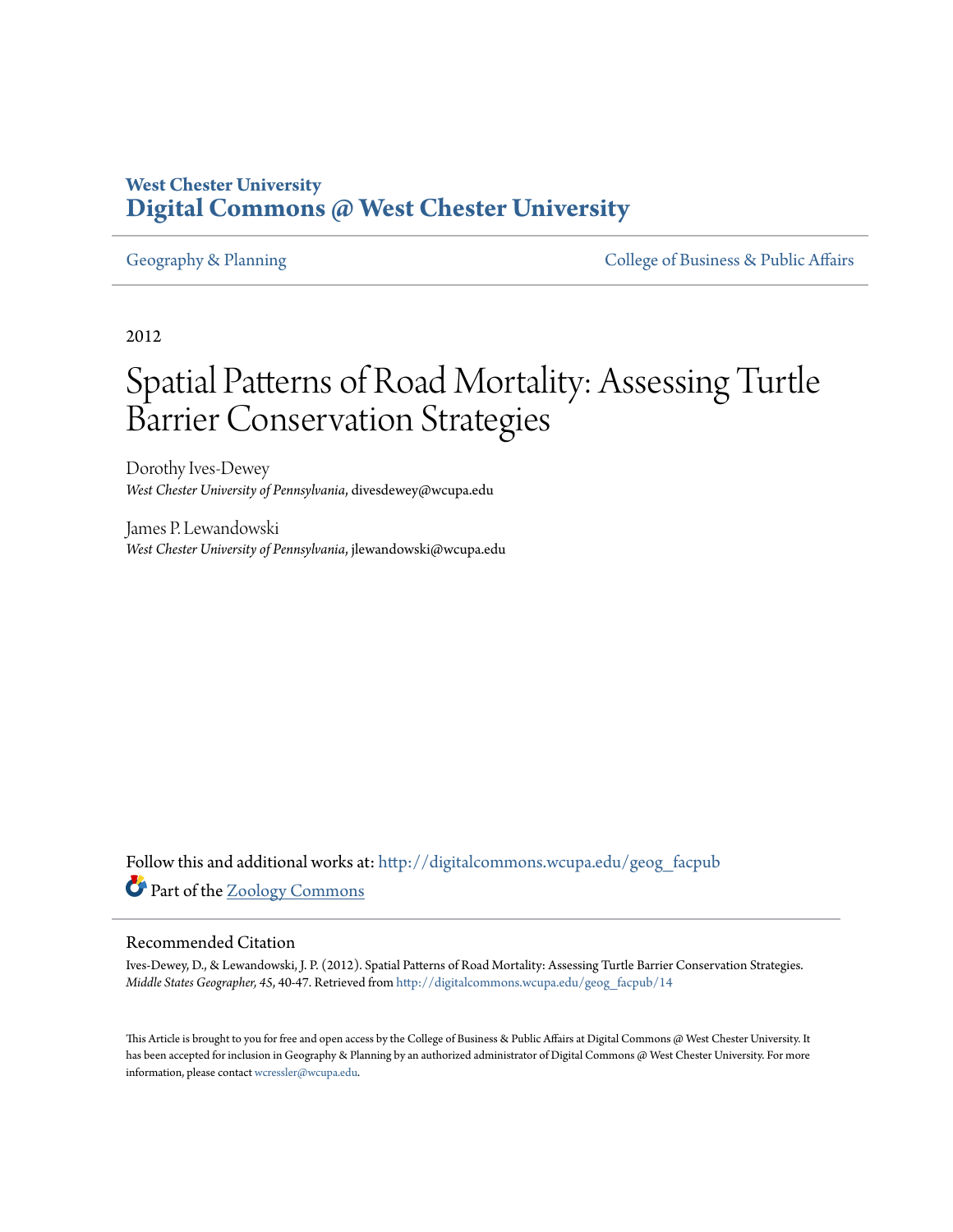## **SPATIAL PATTERNS OF ROAD MORTALITY: ASSESSING TURTLE BARRIER CONSERVATION STRATEGIES**

*Dorothy Ives Dewey\* and James P. Lewandowski Department of Geography & Planning West Chester University West Chester, PA 19383*

*ABSTRACT: Road mortality is one of the greatest threats to the diamondback terrapin (Malaclemys terrapin). For species at-risk of drivers, reducing the risk of road mortality is a common element of many conservation strategies. This research investigates the spatial variation of road mortality for the diamondback terrapin in Cape May County, New Jersey. Diamondback terrapins in the northeastern United States are especially susceptible to road mortality due to life history and habitat traits that increase their contact and vulnerability to human populations. This research analyzes the spatial distribution of roadkill for the diamondback terrapin in an area where barrier strategies are employed as part of a diamondback terrapin conservation program. The primary purpose of the research is to assess the effectiveness of a barrier strategy in conservation programs to protect diamondback terrapins. Turtle kill data was collected during high nesting season and mapped in relation to a number of environmental features and human-made barriers. Spatial analyses of the data reveal important insights on the effectiveness of barrier strategies to protect turtles.* 

*Keywords: Malaclemys terrapin*, *road mortality, New Jersey, conservation, negative binomial*

#### **INTRODUCTION**

Designing programs for the conservation of threatened or endangered species involves identifying specific threats to the population and developing measures to mitigate those threats. One of the major threats to the diamondback terrapin (*Malaclemys terrapin*) is road mortality. Each summer, thousands of female terrapins are killed by motor vehicles as they cross roads adjacent to their nesting habitat (Wood and Herlands, 1997). In response, the implementation of road barriers is a key part of a conservation strategy to protect the species. The purpose of this research is to assess the effectiveness of barriers using geographic information systems (GIS) and spatial analysis. Road mortality data for the diamondback terrapin were collected during the height of nesting season in the summer of 2012 in Cape May County, New Jersey. The data were mapped in relation to human and environmental factors and spatially analyzed to determine if there is a systematic relationship between the presence of barriers and clusters of kills. The findings indicate that barriers are effective in reducing turtle mortality, but different types of barriers demonstrate different levels of effectiveness. The findings thereby reveal important insights on the effectiveness of constructed barriers as part of a conservation strategy to protect the diamondback terrapin. The methods used in the study can help to inform conservation research by demonstrating applications of GIS and spatial analysis.

### **LITERATURE REVIEW**

#### **Road Mortality as an Ecological Threat**

Roads have been recognized as a widespread ecological threat in terrestrial and aquatic communities (Forman and Alexander 1998; Trombulak and Frissell 2000). Road mortality has been found to have a range of negative effects on wildlife populations including reducing population sizes and densities (Fahrig et al, 1995), shifting sex ratios (Gibbs and Steen 2005), and reducing genetic diversity (Noel et al., 2007). Certain wildlife populations have been shown to be highly impacted by road mortality including snakes (Dalrymple and Reicheinbach, 1984), crocodile (Kushlan, 1988), and turtles (Lode 2000, Hels and Buchwald 2001, Gibbs and Shriver 2002). Patterns of road mortality have been found to be species specific and related to life history traits (Beaudry, et. al., 2008). Turtles have been shown to be highly susceptible to road mortality because of their proximity to dense settlement areas and breeding traits.

Road mortality often results in spatially-patterned distributions, rather than an even distribution along a roadway. Previous research on a number of taxa, including a range of turtle species, has identified spatial patterns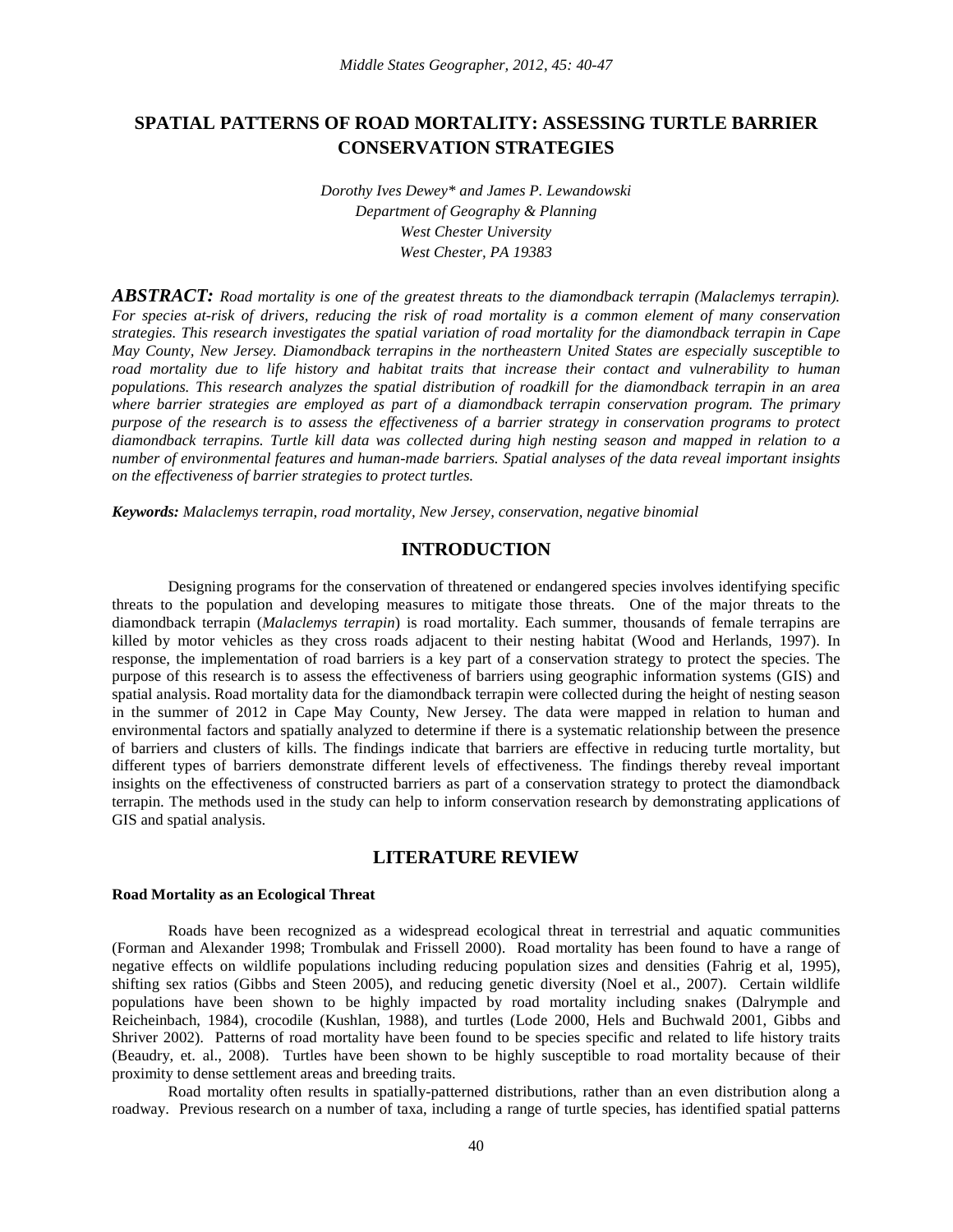#### *Assessing Turtle Barrier Conservation Strategies*

of road crossings, usually by correlating roadkill locations with environmental factors (e.g. Clevenger et al., 2003; Taylor and Goldingay, 2004). Researchers have established the significance of "hot spots" and "hot moments". Hot spots are places where the threat occurs at a higher rate than in the surrounding area; hot moments are times when the risk of mortality is the highest. Hot spots have been found to be associated with the habitat where each species is most commonly observed and factors such as distance to the nearest water body have been shown to have a significant relationship with road mortality (Cureton and Deaton, 2012). Hot moments generally occur during species-specific breeding seasons, and coincide with roadkill patterns (Cureton and Deaton, 2012). Understanding species movement patterns and the specific nature of the threats can aid in the design and implementation of mitigation measures.

A comprehensive program of turtle conservation commonly includes measures to mitigate road mortality. When kills are found to be clustered, spatial factors influencing mortality patterns can be identified and incorporated into conservation plans and strategies that attempt to mitigate these risks (Gunson, et al., 2009). Common conservation strategies to mitigate road mortality include warning signs posted along high-travelled routes or areas of higher mortality to alert drivers to the presence of wildlife. Another commonly-used strategy is the installation of constructed barriers to direct wildlife away from high risk areas.

#### **Background on Diamondback Terrapins**

The diamondback terrapin (*Malaclemys terrapin*) is a small, estuarine species of emydid turtle. Endemic to United States coastal salt marshes, diamondback terrapins live in tidal marshes, estuaries and lagoons where they favor the brackish waters. Most live along the Atlantic coast from Maine to North Carolina. Their preferred nesting sites are sandy beaches.

The population of diamondback terrapins is in decline throughout their range (Siegel and Gibbons, 1995). The decline in population has resulted in the species' status and its listing as a "species of Special Concern" in a number of states (Wood and Herlands, 1997). Population declines have been attributed to a variety of humaninduced factors, but two major threats are prevalent. One threat comes from commercial crab traps where turtles get caught up and drown (Seigel and Gibbons, 1995; Wood and Herlands, 1997, Feinberg and Burke, 2003). However, the leading cause of death for the diamondback terrapin is road mortality (Avisar, 2006). In New Jersey, the primary habitat for the diamondback terrapin is barrier islands. Coastal development has resulted in a considerable loss of habitat. Development on the barrier islands has destroyed most of the sand dunes that originally served as primary nesting area for the diamondback terrapins. Today, diamondback terrapins in southern New Jersey, share the landscape with a large human population and extensive road network. With the disappearance of sand dunes, females have to find alternative nesting grounds. Their new preferred locations are primarily the shoulders of roads adjacent to and crossing their native salt marshes.

Mortality from increasing coastal traffic in fast-growing coastal communities is considerable. In southern New Jersey, the nesting season for diamondback terrapins lasts from late-May to mid-July, with the greatest activity occurring during six weeks in June and July. During this time turtles move from marsh creeks to beaches and alternative nesting sites to lay their eggs. Maximum egg-laying activity usually occurs during high tide, ensuring that eggs will be laid above the high-water level. Female terrapins will cross roads to ensure that they are at the highest point possible. These frequent overland migrations and road crossings make them extremely vulnerable to road mortality. Moreover, this time period corresponds with prime tourist season in Atlantic shore communities, and the increased motor vehicle traffic on the causeways between the mainland and the barrier islands of coastal southern New Jersey.

#### **Diamondback Terrapin Conservation Program**

The Wetlands Institute in Stone Harbor, New Jersey has a well-established diamondback terrapin conservation program. Established in 1989, the Terrapin Conservation Project assesses the impact of human activities on diamondback terrapins and ways to reduce those impacts. Conservation strategies are tailored to local conditions, including monitoring, population reintroduction and tagging. A key component of their conservation strategy is the erection and maintenance of barrier fencing along major roadways that traverse the nesting habitat. During terrapin nesting season (late May-July), student researchers monitor local salt marsh roads for female terrapin mortalities. Only female terrapins are found on land because they are looking for a place to lay their eggs.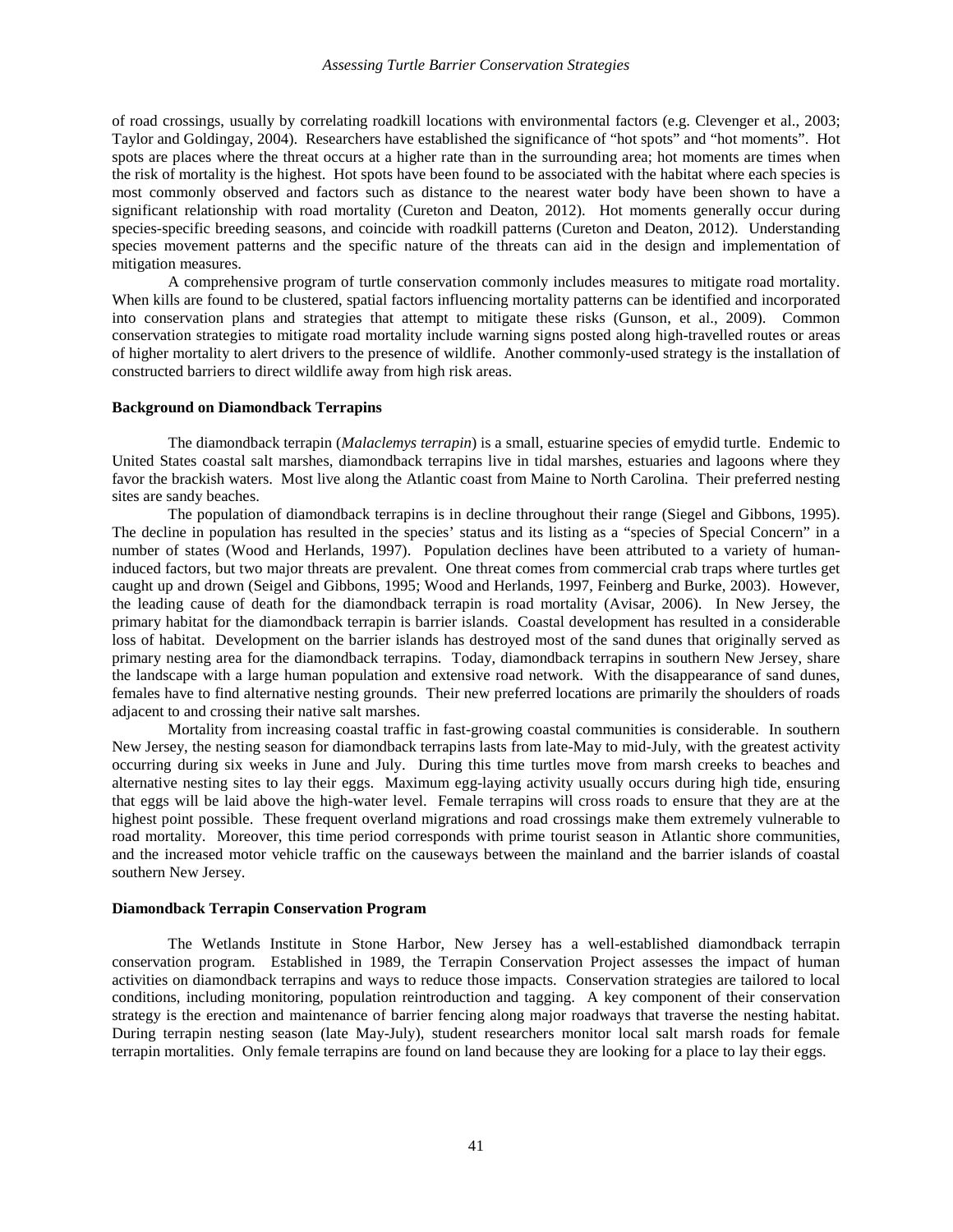#### **Purpose of the Research**

The purpose of this study is to assess the effectiveness of the barriers in reducing turtle mortality. Road mortality data of the diamondback terrapin is spatially analyzed in relation to the presence of constructed barriers to determine if there is a systematic relationship between barrier type and road mortality. Two types of barriers are included in the analysis, including installed barrier fencing that is specifically designed to obstruct terrapin crossings (see Figure 1, left) and bulkheads, which are a popular erosion control measure along the shoreline of many bays and estuaries (see Figure 1, right) It is expected that the presence of a barrier would result in a decline in the number of kills.



Figure 1. If properly installed, a female diamondback terrapin is unable to climb over an installed barrier fence (left). Standard wood bulkhead (right).

#### **Study Area**

Fieldwork was conducted in Cape May County, in southern New Jersey. Cape May is the southernmost county in New Jersey. Most of the county is low and coastal, as much of the area lies on a peninsula that juts into the Delaware Bay (Figure 2) The low elevation terrain is characterized by a chain of low-lying, but heavily built-up barrier islands, a wide band of salt marsh wetlands, and a low-lying mainland area composed of freshwater wetlands, woodlands and rural and suburban developed areas.



Figure 2. Regional Location of Study Area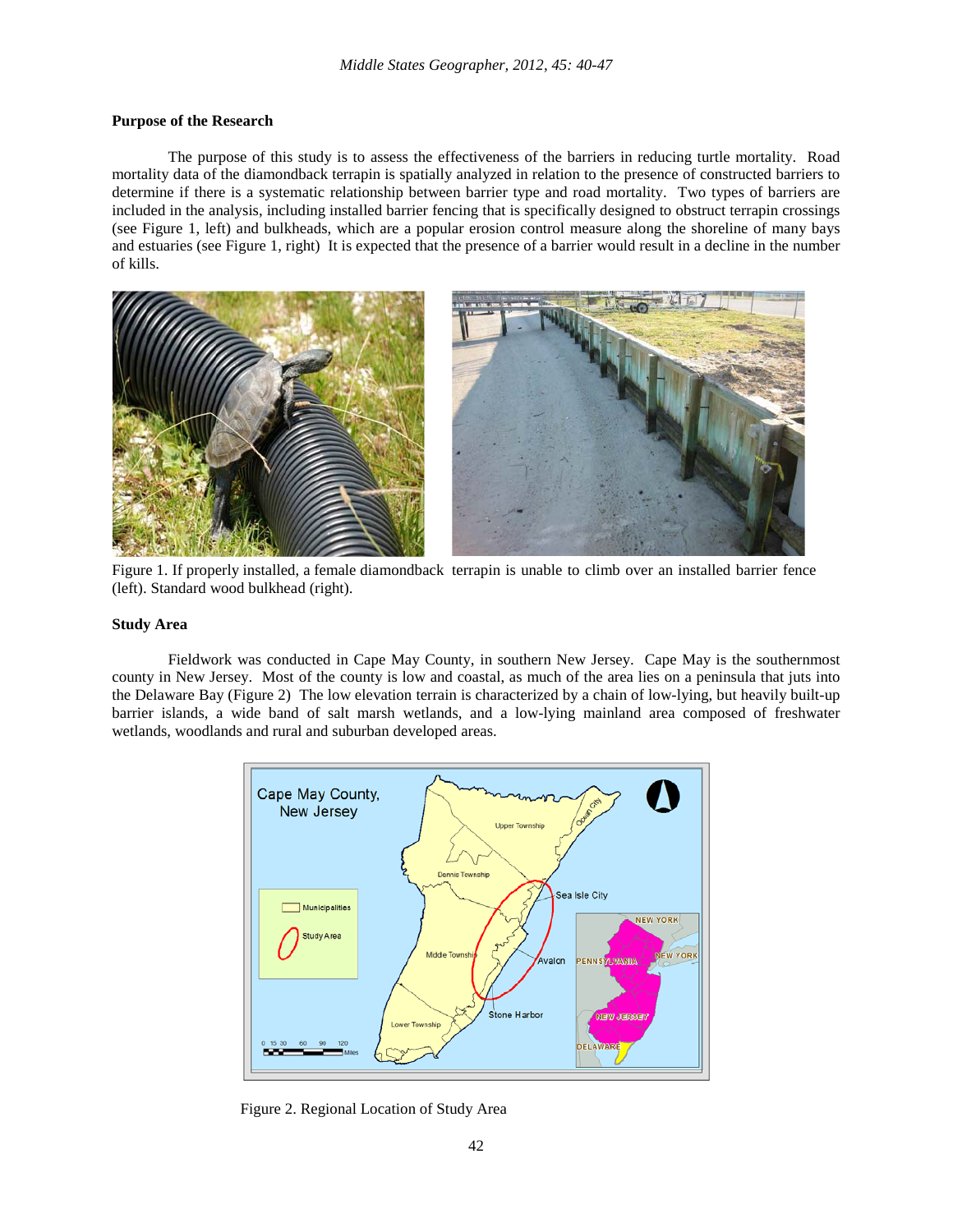#### *Assessing Turtle Barrier Conservation Strategies*

Roadkill data were collected along the major arteries that traverse the area (see Map 2.) Conservation efforts by the Wetlands Institute determined these arteries as being most at-risk for turtle kills. The road patrol area covered a distance of 28 miles. Nearly 12 miles are along causeways that link the barrier islands to the mainland, and traverse the shore communities of Stone Harbor, Avalon, Sea Isle City and Ocean City. The remaining 16 miles are along the barrier islands themselves which have experienced a great deal of development and are built-up areas today. Two types of barriers are present along the transect including bulkheads and installed fencing. The bulkheads in the study area are vertical wall structures, designed to protect adjacent properties. The turtle barrier fencing, which is installed and maintained by the Wetlands Institute, is located primarily along the causeways linking the barrier island to the mainland. As indicated in Figure 3, there are a number of segments along the transect that are not protected by an installed barrier.



Figure 3. Road Patrol Transect and Barrier Location

Turtle mortality data were collected by student researchers at the Wetlands Institute during the summer of 2012 as part of the Terrapin Conservation Project. During an eight-week period between May 25, 2012 and July 16, 2012, road patrols occurred five times each day starting at 5:30am, 9:30am, 1:30pm, 4:30pm and 7:30pm. Student researchers in teams of two patrolled the entire area looking for terrapins, alive, injured or dead. They recorded and geocoded the location of mortalities, injuries and saves. Injured turtles were brought back to the Institute to recover any viable eggs which were then incubated in a turtle head-start program. A total of 194 kills were recorded. Road kill data were mapped using ArcGIS 10.1. Figure 3 shows the distribution of turtle mortality data along the road patrol transect. This map also shows the location of the two constructed barrier types.



Figure 4. Distribution of Road Mortality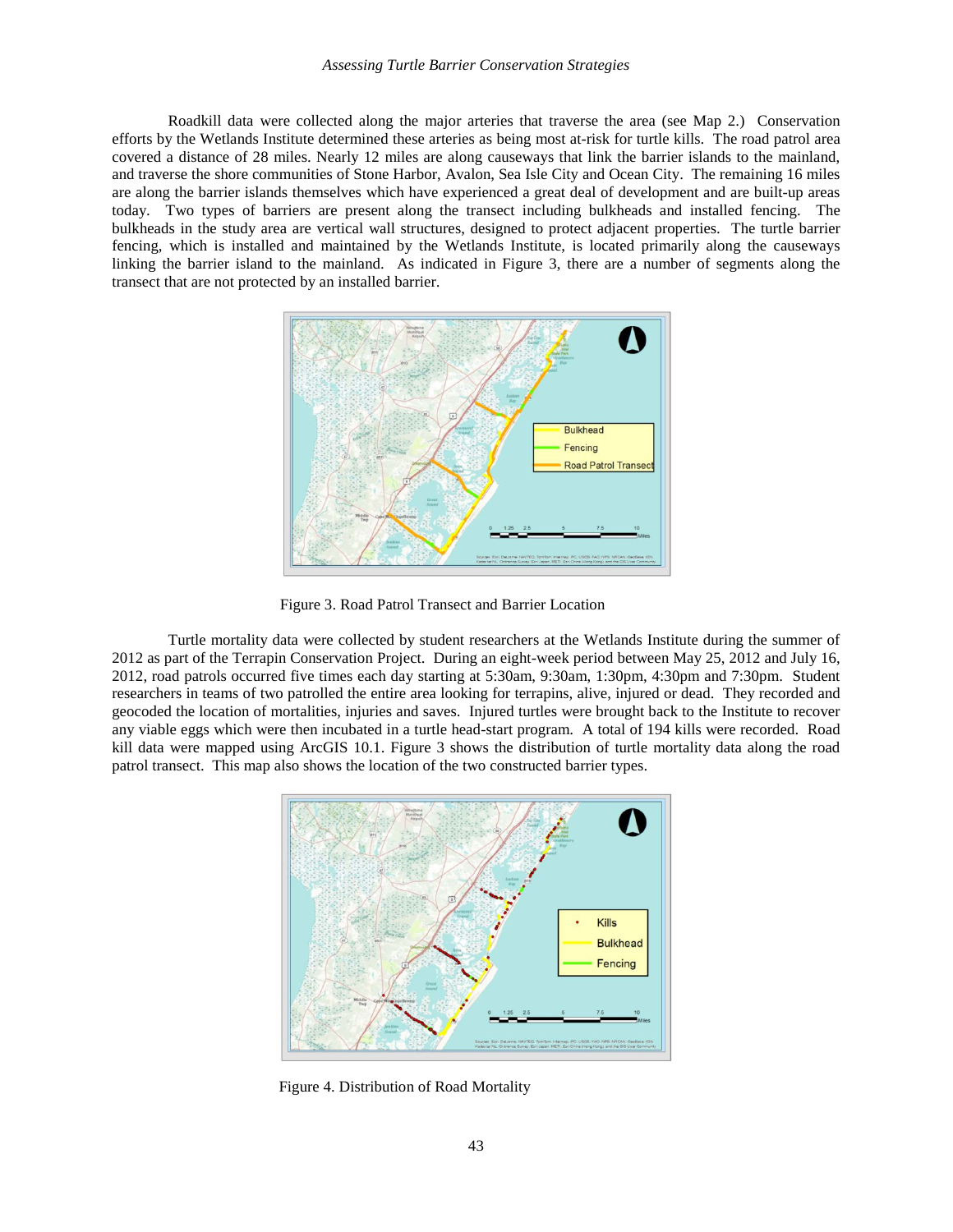#### **METHODS**

To assess the effectiveness of the barriers, roadkill data are analyzed to determine if there is a systematic relationship between the presence of barriers and mortality. Roads in the study area are segmented into "zones of turtle mortality" (ZoTM) based upon the geographical spacing of turtle deaths, using natural breaks between "clusters" of kills to delineate the borders of zones. There are a total of 67 ZoTMs in the study area. Each zone is treated as a sampling station, turtle mortality is inventoried, and landscape features in each zone are recorded. It is standard procedure in wildlife management to segment roads and transects, treat each as a sampling station and record data (Joachimson et al 2004, Jones 1986).

The inventoried turtle mortality is then modeled as a function of landscape features in ZoTMs, specifically the presence of one of the two barrier types. The negative binomial distribution is commonly applied to model wildlife inventories, typically using count data (Krebs 1989, McComb et al 2010, O'Brien et al 2009, Vesssely et al 2006, Seavey et al 2005, Sauer and Droege 1990, White and Bennetts 1996 ), and is applied here to the inventory of turtle mortality. Specifically, the count of "kills" across segments (ZoTMs) is modeled as a function of the "barriertype" in the segment in order to determine if there is any systematic relationship between barrier types and the count of turtle mortality.

#### **The Negative Binomial Distribution**

The negative binomial distribution is described by the mean and a dispersion parameter, k, which expresses the extent of clumping (or "clustering"). The negative binomial allows  $s^2 > avg(x)$  and the index of dispersion (*I*) to be greater than 1.0. Data exhibiting this condition are said to be over-dispersed. The value of k can be approximated with:  $k = avg(x)^2 / (s^2 - avg(x))$ .

#### **Negative binomial regression**

Negative binomial regression accounts for over-dispersion by assuming that there will be unexplained variability among individuals who have the same predicted value. This additional unexplained variability between individuals leads to larger variance in the overall outcome distribution but has no effect on the mean. This additional variability is conceptually similar to the inclusion of an error term in OLS regression. In the negative binomial model, the error function is a mixture of two different probability distributions, the Poisson and gamma distributions (Cameron and Trivedi 1998).

Counts of dead turtles across ZoTMs are modeled as a function of landscape features, specifically barriers to turtle crossings. Results of the negative binomial regression of categorical data on turtle mortality allow the relative efficacy of barriers to be determined.

#### **RESULTS**

The functional form of the model to be estimated is confirmed using a LaGrange Multiplier test (Greene 1997, p. 744). The test reports the presence (or absence) of over-dispersion in the data, and is used to determine the appropriate model (Poisson vs. Negative Binomial) to be employed in the analysis. The LaGrange Multiplier statistic is Chi-Square distributed with one degree of freedom. Converted to a standardized score, the results indicate that the data are over-dispersed  $(Z=2.468; p=0.014)$ . Therefore, the negative binomial model is appropriate for estimating the relationship between counts of turtle mortality and barriers.

The Omnibus test which tests the hypothesis that the estimated Negative Binomial model is better at explaining the count data that the "null" (or intercept-only) model, indicates that the estimated Negative Binomial model explains the turtle mortality data better than the null model to a statistically significant degree (likelihood ratio Chi Square = 532.634, p=0.000). The estimated Negative Binomial Regression coefficients for fencing and bulkhead barriers are 0.336 (p=0.016) and  $-1.60$  (p=0.085) respectively while the intercept coefficient is 1.025  $(p=0.000)$ . The chi square measure of the model's "fit" shows it to be statistically significant (chi square = 89.766, critical chi square  $= 83.68$  for  $p=0.05$  and 64 df)

The reported negative binomial regression coefficient is interpreted as follows: for a one-unit change in the independent variable, the difference in the logs of the expected counts is expected to change by the respective regression coefficient, given that the other independent variables in the model are held constant.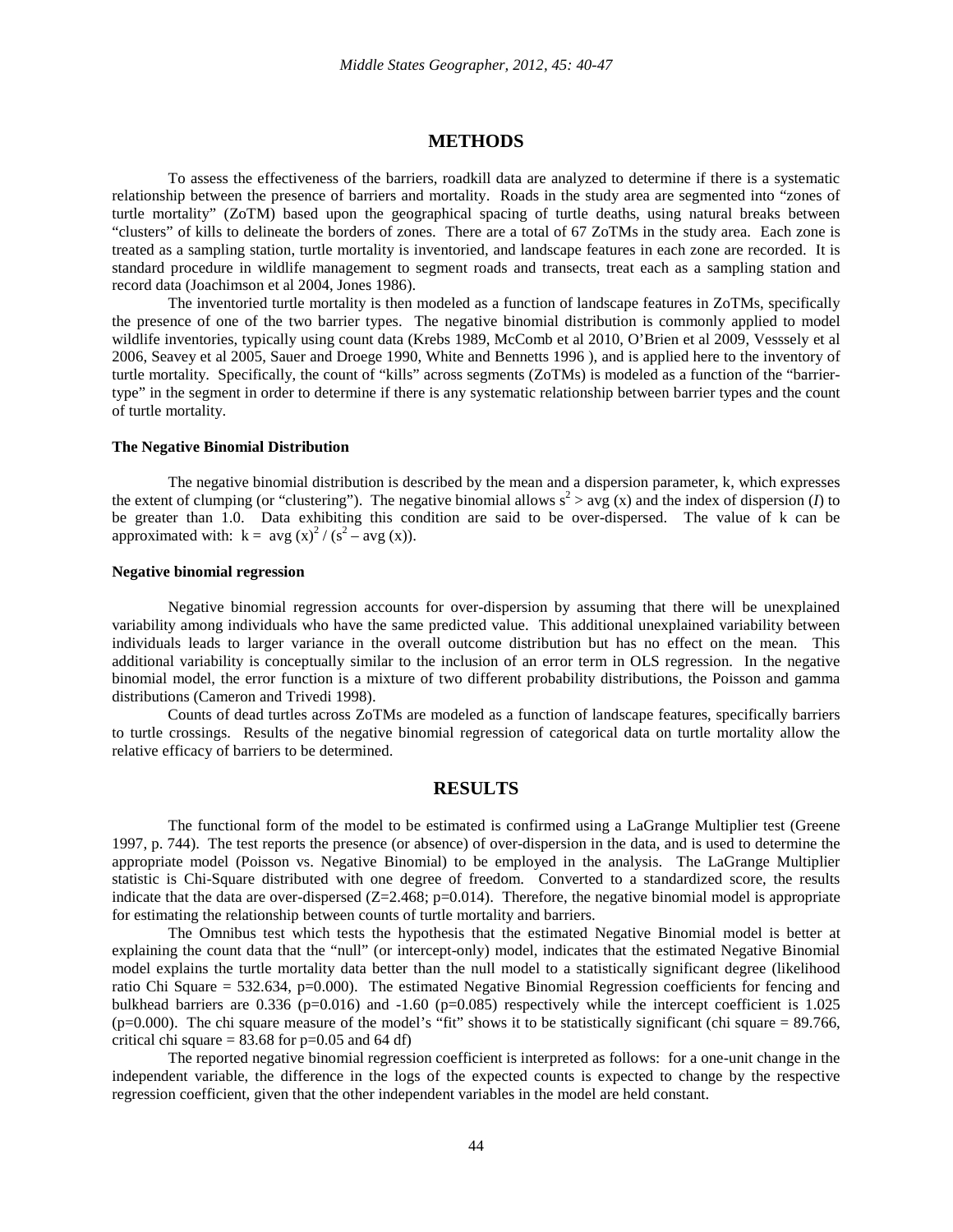Assessing the relative impact of barriers, fencing versus bulkhead, is possible by first calculating the exponentiated negative binomial regression coefficient for each barrier to derive their Incidence Rate Ratio (IRR) (Hilbe, 2007), and then measuring each barrier's IRR (fencing  $= 1.40$ , bulkhead  $= 0.85$ ) relative to a common base – the IRR of road segments with no barrier (1.64). The product is a directly comparable Compound Incidence Rate Ratio (CIRR). The CIRR for bulkhead is  $(0.85/1.64)$  or 0.518 and the CIRR for road segments with fencing is (1.40/1.64) or 0.875. These findings can be interpreted to mean that turtle mortality along road segments with bulkheads is roughly 52% of, or 48% lower than, turtle mortality along road segments with no barriers, while turtle mortality along road segments with fencing is roughly 13% lower that turtle mortality along road segments with no barriers, given equal lengths of road segments and barriers. Said another way, for any given length of road, bulkheads lower turtle mortality by roughly 48% and fencing lowers turtle mortality by about 13%. These reductions are statistically significant.

#### **DISCUSSION**

The results of the analysis indicate that the barriers are effective at reducing road mortality of diamondback terrapins in the study area during the study period. These findings indicate that barrier protection measures are, therefore, effective as part of an overall conservation program for the diamondback terrapin. The results further indicate that, comparing the two types of barriers, bulkheads are more effective at reducing mortality than the turtle fencing barriers. This could be due to the nature of the installed turtle fencing itself, which is not permanent and needs regular inspection and maintenance to ensure that it stays secure and gaps do not emerge. Installing additional turtle barrier fencing and increased vigilance in maintaining them is likely to result in reducing turtle mortality.

While the findings affirm the effectiveness of barriers, it's important to note that the study is narrow in its scope and does not speak to additional measures to mitigate road mortality. Barriers are one part of a comprehensive conservation strategy to mitigate road mortality. Additional factors might include measures to changing driver behaviors such as alerting them to the presence of wildlife with street signs. In order to test the effectiveness of other components, it's important to have a richer understanding of spatial and temporal variables that impact road crossings. Future research should incorporate additional geographic variables, both spatial and temporal. The analysis did not account for temporal factors that would expect to impact patterns of road mortality such as tides, phases of the moon, and traffic volumes. Similarly, certain spatial factors were not included in the analysis that would likely explain some of the variation, such as speed limits and characteristics of the roadway that impact visibility. This analysis is also build on assumptions that need further verification or modification. In particular the analysis assumes that the turtle population is evenly distributed over the study area. Future research could refine and specify the catchment area for each zone of turtle mortality to get a sense of the density of turtle population. In this study, this information is unknown and therefore accounted for in the error term of the model. A verification of the limits to turtle travel would also be instructive in future studies. Currently it is not known how far a terrapin will travel before nesting. Future research could also expand the geo-statistical analysis. The scope of the analysis did not include any visualization of the statistical results. Utilizing tools of spatial visualization such as those found in ArcGIS could enable a richer understanding of spatial variability of turtle mortality.

#### **REFERENCES**

Avissar, N.G. 2006. Changes in Population Structure of Diamondback terrapins (Malaclemys terrapin terrapin) in a Previously Surveyed Creek in Southern New Jersey. *Chelonian Conservation and Biology.* 5(1): 154-159.

Beaudry, F., deMaynadier, P.G., and Hunter Jr., M.L. 2008. Identifying Road Mortality Threat at Multiple Spatial Scales for Semi-aquatic Turtles. *Biological Conservation.* 141: 2550-2563.

Cameron, A. C. and P. K. Trivedi. 1998. *Regression Analysis of Count Data*. Cambridge University Press.

Clevenger, A.P., Chruszcz, B., and Gunson, K.E. 2003. Spatial Patterns and Factors Influencing Small Vertebrate Fauna Road-kill Aggregations. *Biological Conservation.* 109: 15-26.

Cureton, J.C. and Deaton, R. 2012. Hot Moments and Hot Spots: Identifying Factors Explaining Temporal and Spatial Variation in Turtle Road mMortality. *Journal of Wildlife Management.* 76(5): 1047-1052.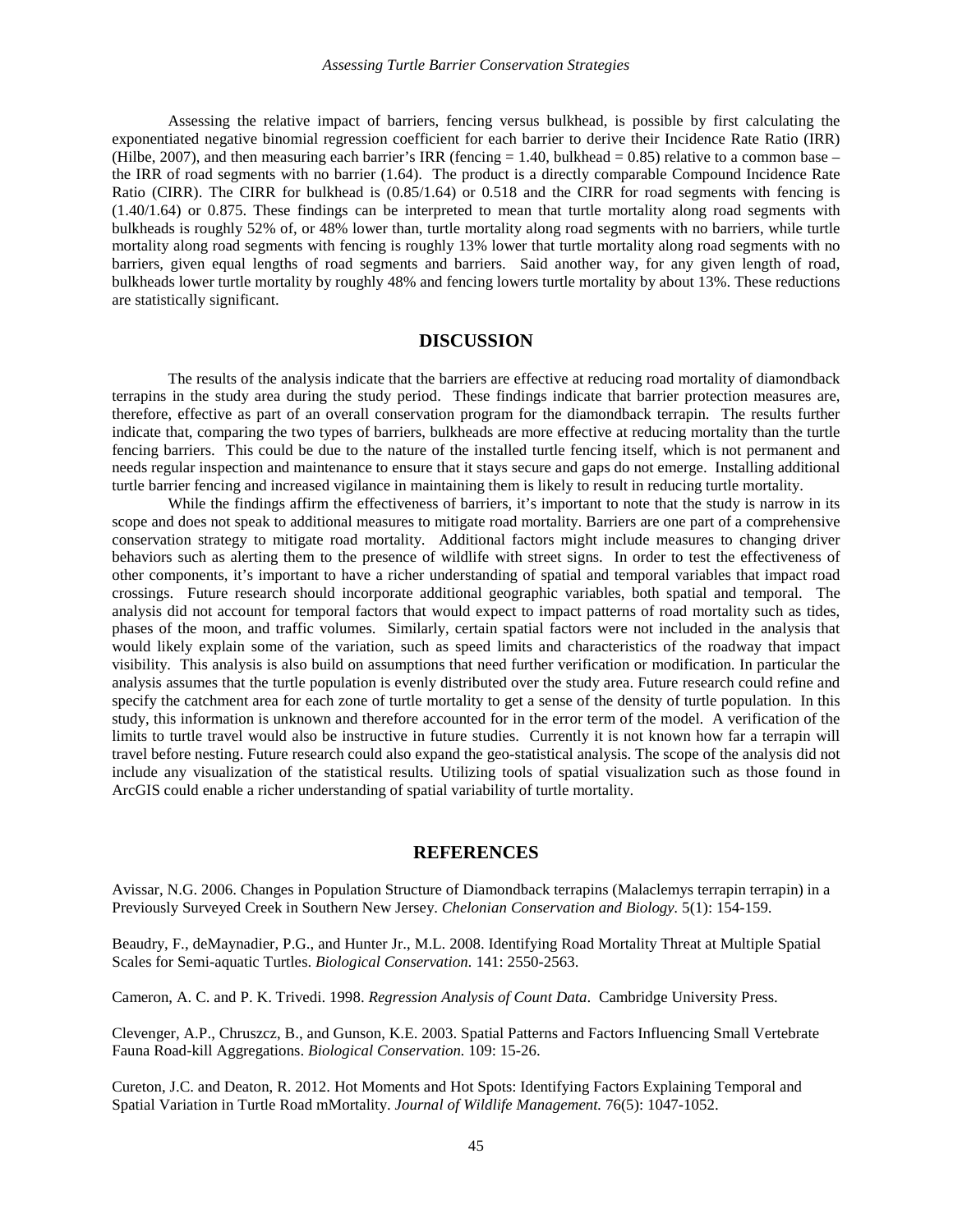Dalrymple, G.H. and Reicheinbach, N.G. 1984. Management of an Endangered Species of Snake in Ohio, USA. *Biological Conservation.* 30: 195-200.

Feinberg, J.A. and R.L. Burke. 2003. Nesting Ecology and Predation of Diamondback Terrapins, Malaclemys terrapin, at Gateway National Recreation Area, New York. *Journal of Herpetology.* 37: 517-526.

Forman, R.T.T. and Alexander, L.E. 1998. Roads and their Major Ecological Effects. *Annual Review of Ecology and Systematics.* 29: 207-231.

Gibbs, J.P. and W. G. Shriver. 2002. Estimating the Effects of Road Mortality on Turtle Populations. *Conservation Biology.* 16:1647-1652.

Gibbs, J.P. and D.A. Steen. 2005. Trends in Sex Ratios of Turtles in the United States: Implications of Road Mortality. *Conservation Biology.* 19: 552-556.

Greene, W.H. 1997. *Econometric Analysis*, *3rd Edition*. NJ: Prentice Hall International.

Gunson, K.E, D. Ireland, and F. Schueler. 2009. Incorporating Road-mortality Hotspot Modeling and Connectivity Analysis into Road Mitigation Planning in Ontario. *Proceeding of the 2009 International Conference of Ecology and Transportation*. Ontario Road Ecology Group, September 2009, Duluth, Minnesota, USA.

Hilbe, J.M. 2007. *Negative Binomial Regression*. New York: Cambridge University Press).

Hels, T. and E. Buchwald. 2001. The Effects of Road Kills on Amphibian Populations. *Biological Conservation.* 99: 331-340.

Jochimsen D.M., Charles R. Peterson, Kimberly M. Andrews, and J. Whitfield Gibbons. 2004. *A Literature Review of the Effects of Roads on Amphibians and Reptiles and the Measures Used to Minimize Those Effects.* Idaho Fish and Game Department, USDA Forest Service.

Jones, K. Bruce. 1986. The Inventory and Monitoring Process, Chapter 1. In Cooperrider, A. Y., R.J. Boyd, and H. R. Stuart (eds) 1986**.** *Inventory and Monitoring of Wildlife Habitat***.** U.S. Dept. Inter., Bur. Land Manage. Service Center. Denver, Co.

Krebs, C.J. 1989. *Ecological Methodology*. New York: Harper Collins.

Kushlan, J.A. 1988. Conservation and Management of the American Crocodile. *Environmental Management.* 12: 777-790.

Lode, T. 2000. Effects of a Motorway on Mortality and Isolation of Wildlife Populations. *Ambio.* 29: 163-166.

McComb, B., B. Zuckerman, D. Vessely and C. Jordan. 2010. *Monitoring Animal Populations and Their Habitats: A Practitioner's Guide.* CRC Press.

Noel, S., M. Ouellet, P. Galois, and F.J. Lapointe. 2007. Impact of Urban Fragmentation on the Genetic Structure of the Eastern Red-backed Salamander. *Conservation Genetics.* 8:599-606.

O'Brien, Chris, Charles van Riper III, and Donald E. Myers. 2009. Making Reliable Decisions in the Study of Wildlife Diseases using Hypothesis Tests, Statistical Power and Observed Effects. *Journal of Wildlife Diseases*. 45(3): 700–712.

Seavey, N.E., S. Quader, J.D. Alexander and C. J. Ralph. 2005. Generalized Linear Models and Point Count Data: Statistical Considerations for the Design and Analysis of Monitoring Studies.*USDA Forest Service Gen. Tech. Rep. PSW-GTR-191*.